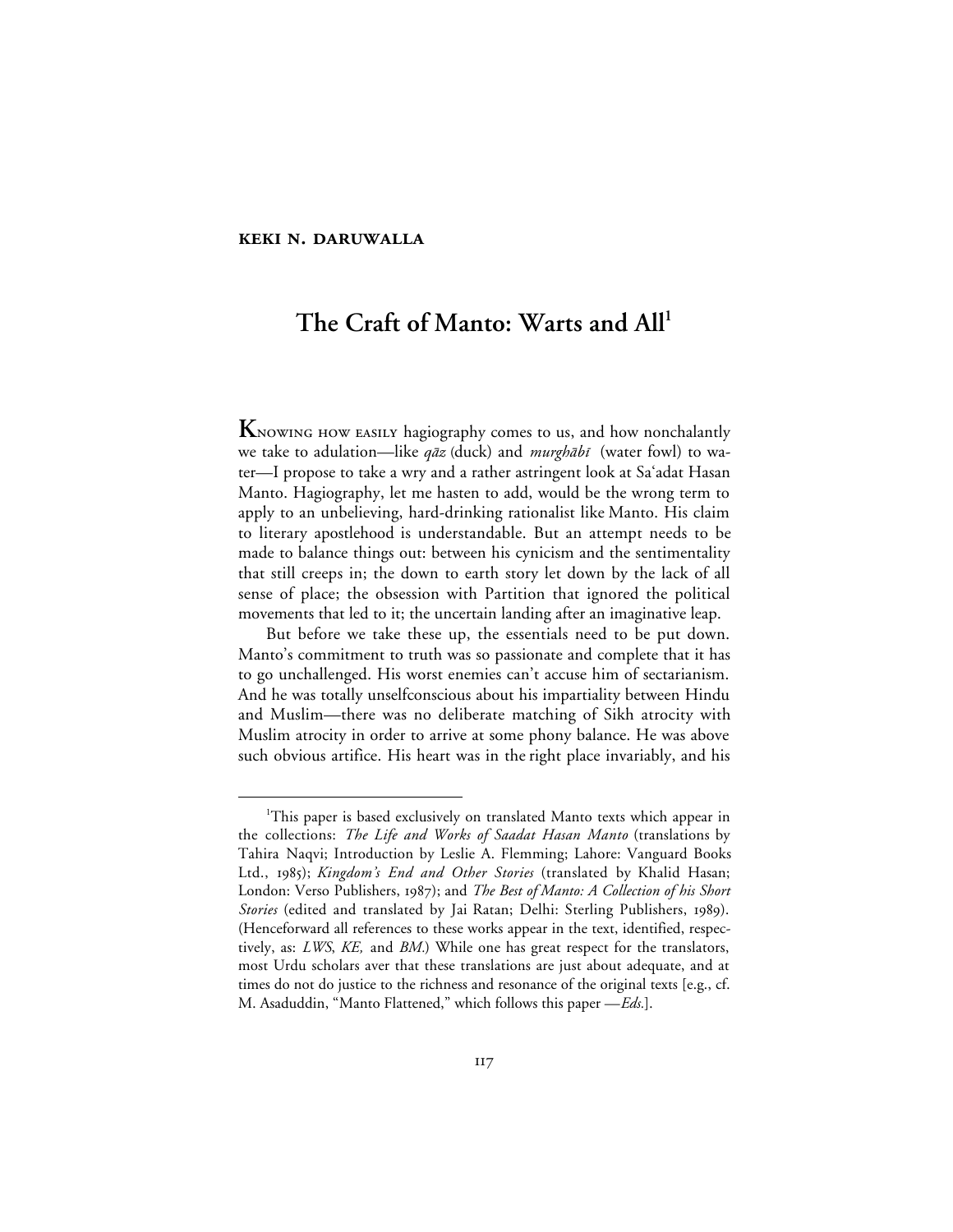scorn for the hypocritical and the sanctimonious was unmitigated. And he made the fanatics look not only evil, but also foolish. His social realism has been much talked about. In fact his entire oeuvre fits so snugly into the slot that one can't even think of putting a different tag on it.

And yet when he lets his hair down, as in "Siyāh Ḥāshiyē" ("Black Marginalia"; *BM*, pp. 39–51), he can surprise you with the reach of his imagination and the heights it could scale. "Siyah Hashiye" could pass as "existential belle letters," as such pieces were once called in the US. The half-page vignette "Fift<sup>†</sup><sub>Fift</sub><sup>\*</sup>"("Fifty-Fifty"; *BM*, pp. 43–44) shows Manto taking an imaginative leap that would put him at par with the most newfangled of the moderns. It is a surreal story about a man spotting a big wooden box, presumably in a riot. Since he can't lift it alone, he asks for help, and he and his helper take it to a safe place and fight over the supposed booty. The man wants to give the helper only one-fourth. The other wants to split it fifty-fifty. Then they open the box and a man comes out of it. "He was holding a sword in his hand and he immediately cut the two men into halves, fifty-fifty." This piece is worthy of a Borges or a Cortazar.

Manto rose to fame due to the brilliance, the uniqueness of his vision and the controversial nature of his writing. The Indian middle class, ever prone to a mix of prudishness and hypocrisy in the thirties and forties was shocked out of its wits. And Manto, of course, reveled in whatever shocked them, be it "obscenity" or sudden violence, or the dramatic and brutal manner with which he unmasked hypocrisy. It appears he spent a literary lifetime reveling in his role as the *enfant terrible* of Urdu literature. And there was, of course, the love-hate relationship with the Progressive Writers' Association. In 1933 four young writers, namely Sajjad Zahir, Ahmed Ali, Rashid Jahan and Mahmuduzzafar, "all of whom were dissatisfied with the mildly reformist approach to fiction of Prem Chand and his followers, and all of whom were ultimately involved in the Progressive Writers' Movement, brought out together an electrifying collection of short stories entitled Angare (Live Coals)" (Flemming, LWM, p. 24). The stories "were consciously revolutionary, openly ridiculing religion and suggesting the oppressiveness of traditional and social institutions, especially those relating to women" (*ibid.*).

Meanwhile in London, in November 1934, some Indian students, led by Mulk Raj Anand and Sajjad Zahir, moved by the anti-fascist activity of European writers, had organized the Indian Progressive Writers' Association. Later, Sajjad Zahir and Ahmed Ali established the All India Progressive Writers' Association, holding its first meeting in Lucknow in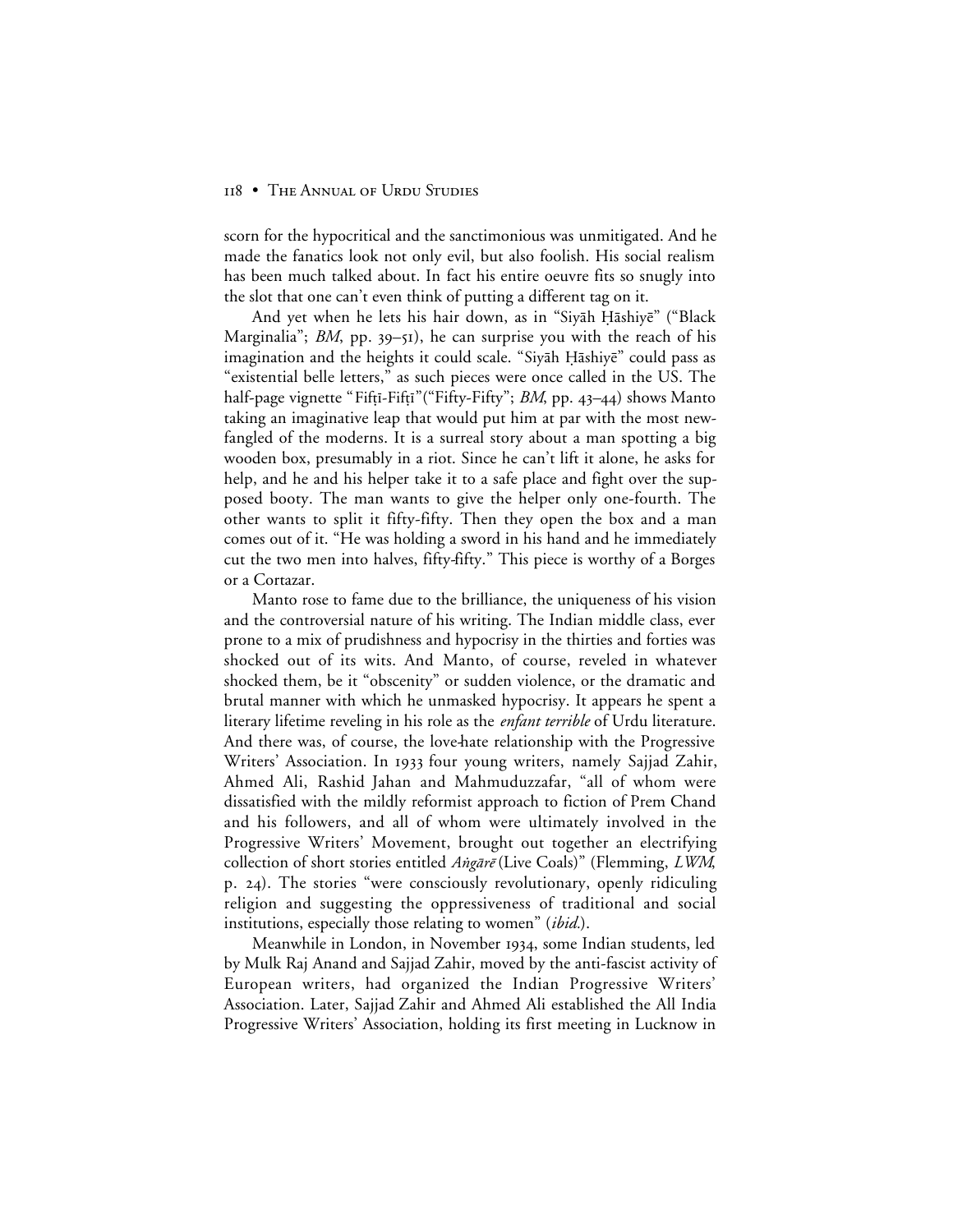April 1936, a meeting presided over by Permchand. As Leslie Flemming shows, both the manifestoes issued in London in 1935 and Lucknow in , espoused (a) nationalism, and (b) literature as a force for social uplift in India. The Lucknow manifesto stated: "We want the new literature of India to make its subject the fundamental problems of our lives. These are the problems of hunger, poverty, social backwardness and slavery" (*ibid.*, p. 25). The first issue of Naya Adab (New Literature; April 1939) defined progressive literature as follows: "In our opinion progressive literature is that literature which looks at the realities of life, reflects them, investigates them and leads the way toward a new and better life…" (*ibid.*).

The Russian influence on Manto is well known. After all, he started his literary career as a translator of Russian stories. Thus the crucible in which his writing was cast was mainly influenced by the French realists—Maupassant and Balzac—and the Russian writers from Tolstoy to Gorky.

The critical attention he received was directed towards his sensational stories like "Bū" ("Odour"; *BM*, pp. 153–58) and "ThandāGōsht" (Cold Meat, tr. as "Colder than Ice"; in *KE*, pp. 119–24), due to which (and other reasons as well) he fell out with the Progressives. Thus the critical attention was directed to the more virulent and shocking aspects of his writing, the sudden violence and the seamy side of life that he portrayed, especially of the demimonde. The Partition stories also took their fair share of critical attention. The characters that peppered his stories were out of the ordinary, often coming from the detritus of society. The whore, the pimp, the street bully  $(d\bar{a}d\bar{a})$  jostled for place with those who fought for freedom. And there were, of course, the religious bigots, both Hindu and Muslim, whom he reviled. His characters thus acted as magnets for criticism, both for and against. Themes such as the loss of innocence (but not of grace) attracted the critics. And later, so did his vision—terrifying and nihilistic, yet moral in its own unique way. His stories on Partition and on prostitutes had a riveting political and social relevance. If his craft attracted the critic's eye, it was more in passing. It is this aspect which I propose to take up.

Manto wrote the classical short story: directed to a purpose, with a well-fleshed middle and a definite ending. Characterization played an important part.

The modern short story—which can be just the presentation of a mood, or a sense of loss; where the ending, such as there is, is left hanging in the air like a wisp of mist in the mountains; where the past of the character does not have to be delineated—had not caught up with Manto as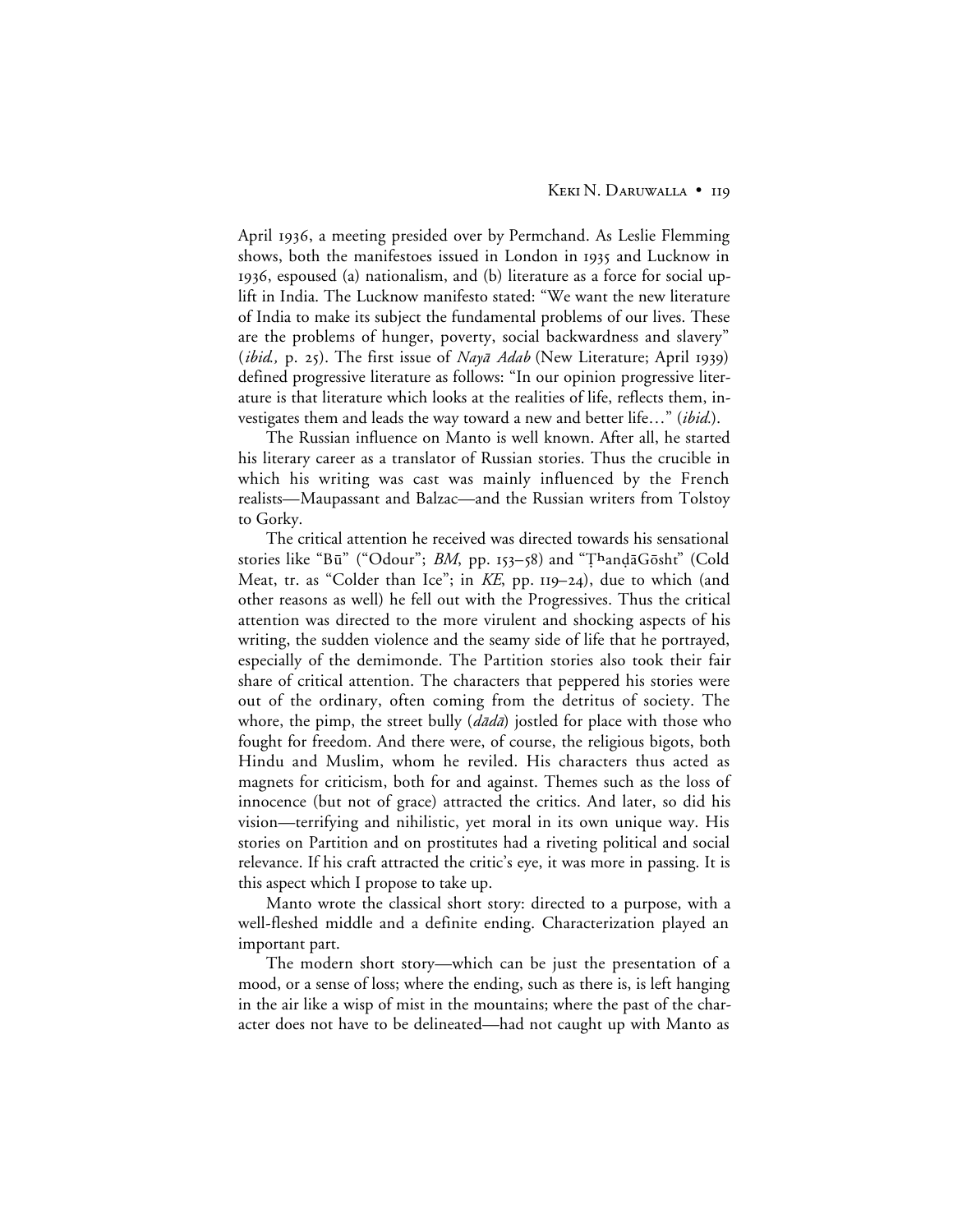yet.

Looking at the plot structure of many of his stories one notices the flaws—the vagueness in regard to detail, the predetermined end, at times the overdose of melodrama perhaps unconsciously imbibed through his association with the film world. Sometimes even normal logic is not adhered to, and hence verisimilitude becomes a victim. One gets the impression that events are being channelized pell-mell, with sometimes no regard to their verisemblance to a pre-ordained end. The fates decree, as it were, and the furies drag the story by the hair to the guillotine.

"Swarāj kē liyē" ("The Price of Freedom"; *KE*, pp. 57−73) is a story about two ardent young Congressites, Shahzada Ghulam Ali and Nigar, who fall in love. The story is set in Amritsar quite a few years after the Jallianwala Bagh massacre. Ghulam Ali makes a name as a fiery young Congress worker. Every few days a "dictator" is appointed to the Congress camp and Ghulam Ali is the fortieth "dictator" to take over, since his predecessors have all been sent to prison. In this position one does not last for more than a few days before being sent to jail. The scene is set. Post-Jallianwala-Bagh-Amritsar and two fervent Muslim Congress workers. Then enters the Baba. He heads an *āshram* and carries a halo about him. All political movements in Amritsar take place only with his blessings. One is not left guessing about what Manto thinks of *āshrams*. "I had seen many Ashram inmates in my time. There was something lifeless and pallid about them, despite their early morning cold bath and long walks. With their pale faces and swollen eyes, they somehow always reminded me of cow's udders"  $(p. 65)$  To a full-blooded man like Manto, this is how an *āshram*-ite would appear.

The artifice creeps in when it is the Baba who joins Ghulam and Nigar in wedlock. How a Hindu Baba, heading an *āshram*, joins two Muslims in marriage is never explained, perhaps because it is not explicable. The Baba asks Nigar to join the *āshram* and makes a long speech at the wedding, where he states that the sexual link was not as important as it was made out to be in a marriage. A true marriage should be free of lust, he says. "The sanctity of marriage is more important than the gratification of the sexual instinct" (p.  $67$ ). All this stirs Ghulam Ali who states, trembling with emotion, "I have a declaration to make. As long as India does not win freedom, I and Nigar will live not as husband and wife but as friends" (*ibid.*). He asks Nigar if she would like to mother a child who would be a slave at the moment of his birth. She wouldn't. After marriage Ghulam Ali is bundled off to jail for eight months. After he returns they obviously live together, but in sexual abstinence. The return to conven-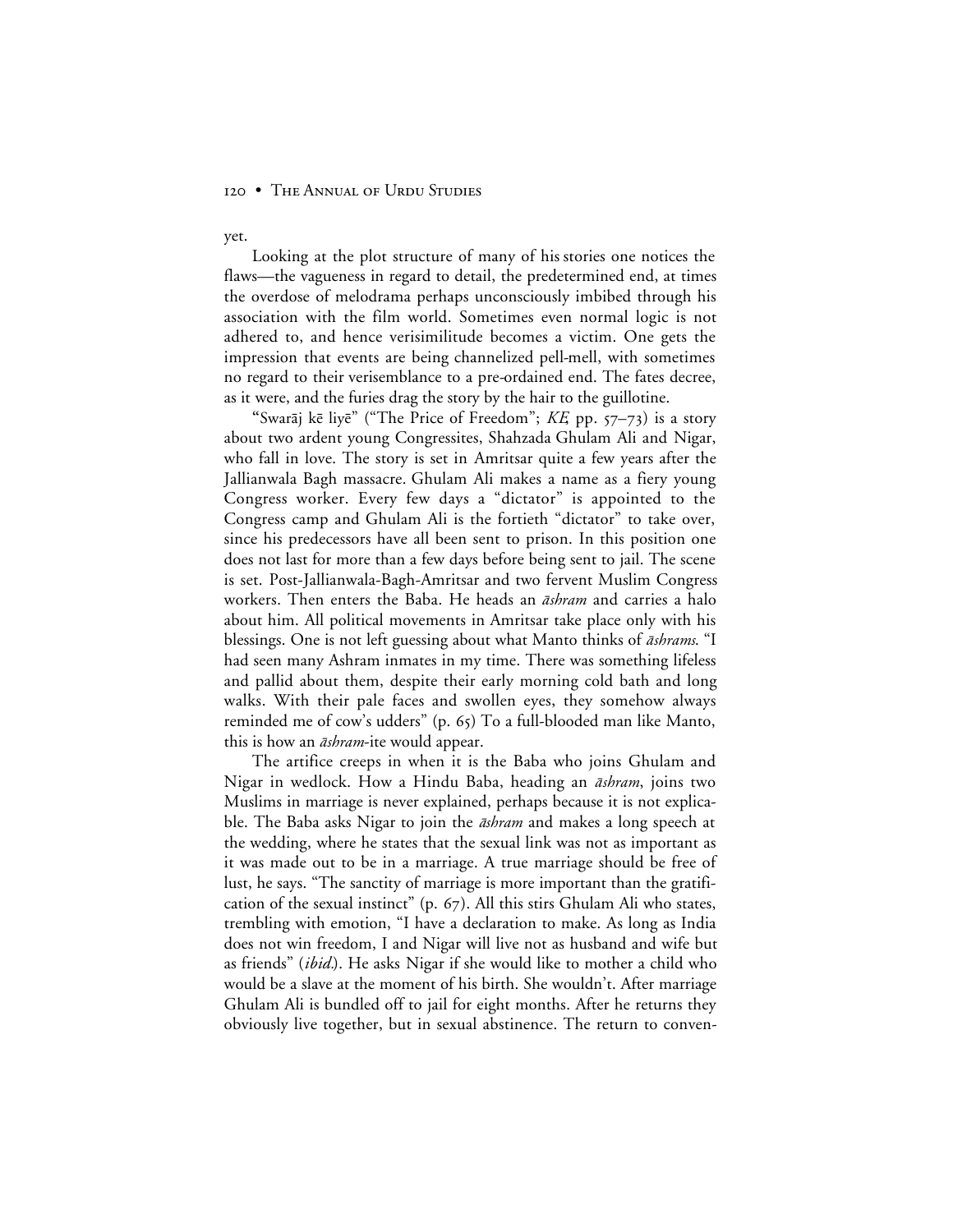## KEKI N. DARUWALLA · 121

tional life is hum-drum and boring, compared to the excitement of their days with the Congress. Many years later, the narrator meets Ghulam Ali and finds that he is now doing well and owns some shoe stores. However, he does not stock rubber footwear. Ghulam Ali hates rubber, the reason being the use of condoms which he and Nigar resorted to in order to keep their vow to the Baba that he would not father a child in an enslaved India. Later he gives up condoms and has children, but the bitter antipathy against rubbers lingers. The story ends with his child coming into the shop with a balloon, and Ghulam Ali, in a tantrum, pouncing on the balloon and bursting it and throwing the ugly rubber out of the shop.

The story reflects detailed—almost blow-by-blow—plotting, and also displays Manto's cockiness, which seems to declare that he can carry off almost anything. But the basic flaw in the story remains—the Baba being substituted for the Qazi. A Hindu Baba was perhaps needed because he had to talk about freedom and perhaps hint at sexual abstinence. This is one thing a Qazi won't do at a *nikāh*. Manto's distrust of *āshrams* also comes through when he talks about Nigar joining the *āshram*. "Why should she, who was herself pure as a prayer, raise her hands to heaven?"  $(p. 65)$ . The ending of course is superb (the child's balloon being pricked), but one can't forget the flaw in the story—the Hindu Baba marrying two Muslims and preaching sexual abstinence in the bargain. There is critical speculation to the effect that the Baba really stands for Gandhi-ji. He is held in great respect and his views are similar to Gandhi's. All one can say here is that if Manto had to induct Gandhi into the story, he should have managed it with greater finesse.

Another trait of Manto's is the total lack of any local detail whatsoever. His sense of geographical space was vague and undefined. He was born in Amritsar, yet the only reference you get in his stories based in Amritsar is possibly Jallianwala Bagh. Kūča and galī, lane and muhalla, street and road—everything is nameless, paved with anonymity. What does this reveal? Either he was too impatient to plot and work out an idea carefully (which would have meant visually capturing an area and putting in the details—all of which can get a little tedious for the writer, and certainly for impatient genius), or we must concede that he was too arrogant to bother about such detail as names and places. Worse still, he may have even thought that this was not necessary.

For me, setting the scene is very important. Either you create a place out of your imagination and fill in the detail as you wish (which can be very exciting at least to start with), or you research and stick to detail. Manto does neither and that's a pity. The reader loses out on both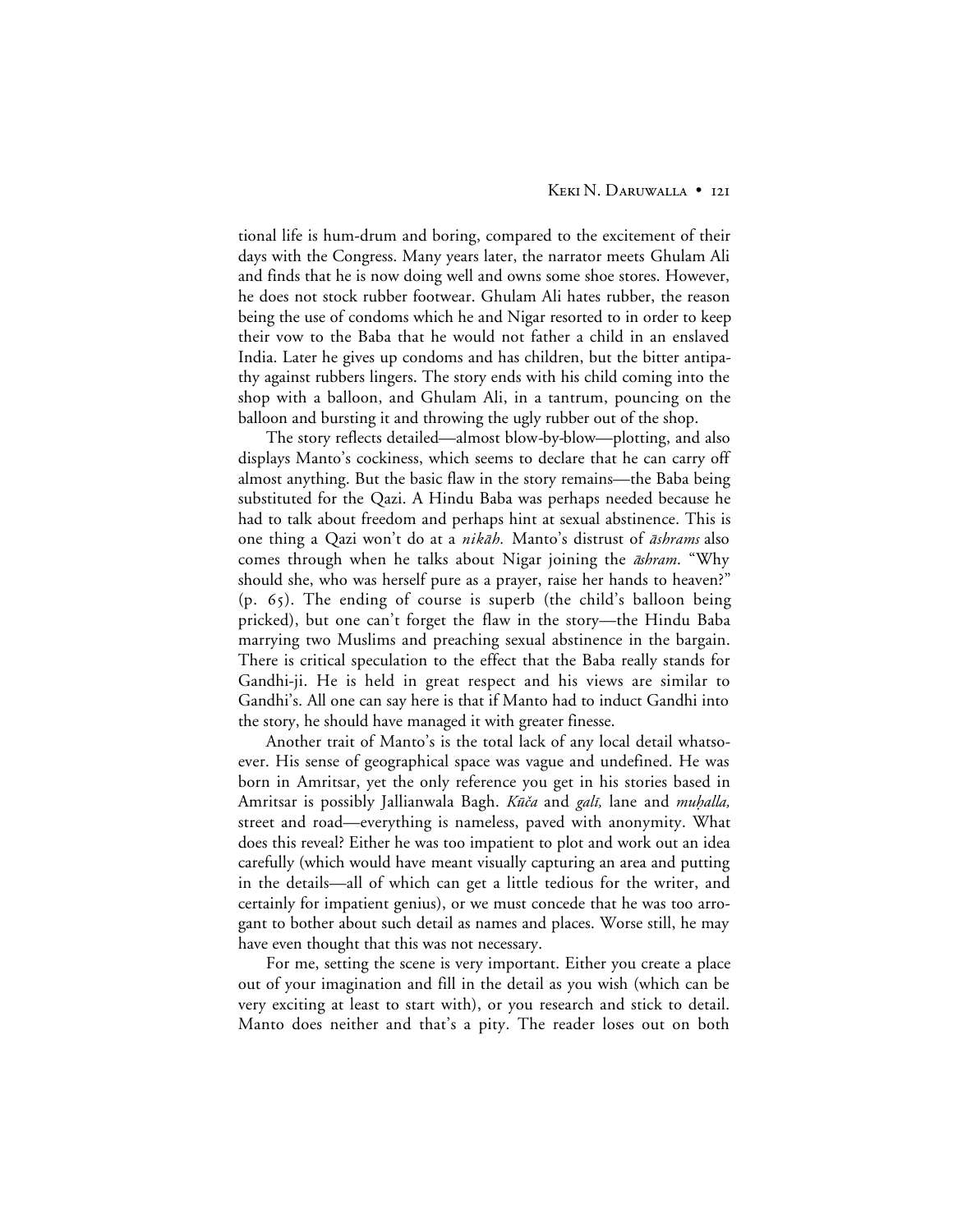authenticity and local flavor. If he thought that all that there was to a short story was to work out an idea, then he did poor service to his craft and his art.

His Jews, Anglo-Indians, Christians and Parsis are stereotyped and two-dimensional. Take "Mozail (*KE*, pp. 97–111)," a story set in Bombay about a Jewish woman (the eponymous Mozail) and Sardar Tarlochan Singh, who falls in, and then out of, love with her. And there is Karpal Kaur whom Tarlochan finally falls in love with and whom Mozail saves. Now, Manto lived for years in Bombay. You could have expected some detail. At the height of the riots, Mozail, clad simply in a caftan, sets out with Tarlochan to rescue Karpal Kaur. Not one place is ever named, as if Manto were writing in a nameless limbo. Karpal Kaur lives in a neighborhood (*muḥalla*) with her blind mother and crippled father. Her brother Naranjan "lived in another suburb" (p. 98). Mozail works "in one of the big department stores in the Fort area" (p. 103). Here at least he pinpoints something. When the two set out to save Karpal, who lives in a Muslim locality, this is how he describes it: "They came to a street which led to the mohalla where Karpal Kaur lived" (p. 109). Now if that's all the local flavor you need, then someone sitting in Bhikiwind could write a story about a Warsaw ghetto during the Nazi occupation.

Except for Mozail, the other characters are two-dimensional and lifeless. Mozail's end is heroic and bloody, and the other characters seem to be there to provide a chance for her to carry her part through. It could be said that "Mozail" was Manto's answer to the general denigration of and onslaught against the Jews. But this would be far-fetched.

There is a terrifying image at the end—three gunny sacks dripping blood (*ibid.*). And there is humor. When Tarlochan Singh kisses Mozail on the lips for the first and only time, she pushes him away, saying, "Phew! … I brushed my teeth this morning. You don't have to bother" (p. ). Manto's intentions are transparent. Here he sets out to prove that this scantily clad Jewish woman who is free with her love, is bolder and a better person than the rest of the characters put together.

Manto's sympathies with the waifs and strays of our society are obvious. At times a surge of compassion seems to spark off a story. Some of those are unsuccessful. His heart is in the right place and he writes against the male's exploitation of the wife, the woman, the prostitute. But strong feeling does not necessarily make for strong art.

Take one of the worst examples of Manto's writing—at least as he comes out sieved through translation. The story I refer to is "Sarak ke Kinārē" ("By the Roadside"; *KE*, pp. 231-36). It starts as follows: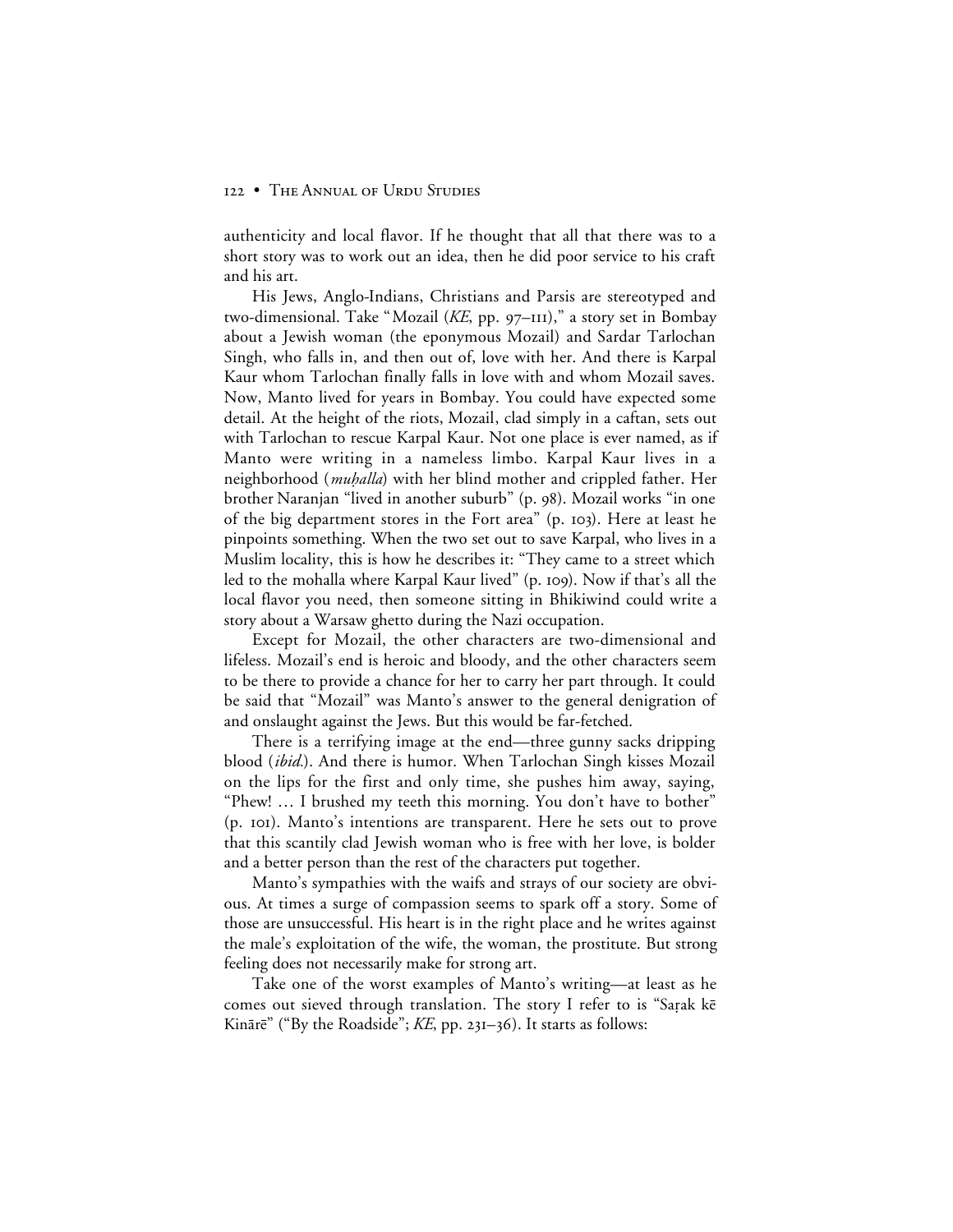Yes, it was this time of year. The sky had a washed blue look like his eyes. The sun was mild like a joyous dream. The fragrance from the earth had risen to my heart, enveloping my being. And, lying next to him, I had made him an offering of my throbbing soul.

He had said to me: "You have given me what my life had always lacked. These magic moments that you have allowed me to share have filled a void in my being. My life would have remained an emptiness without your love, something incomplete. I do not know what to say to you and how, but today I have been made whole. I am fulfilled. Perhaps I no longer need you".

And he had left, never to come back.  $(p. 231)$ 

Now this is as bad a start as you can ever get. Nothing is defined. There are clichés like "The sun was mild like a joyous dream," which perhaps hints at an early winter sun. Were they living in a house, a kholi, a *chawl?* What had the fellow walked out of? And where had the bugger gone? To war? To the high seas? To the next  $k\bar{o}t^b\bar{a}$ ?

The dialogue is as phony as it can get. "He had said 'these moments we have shared have filled my emptiness. The atoms of your being have made me complete. Our relationship has come to its preordained end' " (*ibid.*). Firstly, no one talks like this. Secondly, there is no logical nexus between his having become "complete" through "the atoms of her being" and their relationship's coming to an end.

She protests. He answers: "The honey which bees suck from half opened flowers can never adorn the flowers or sweeten their bitterness"  $(p. 232)$ . This is worse than some third-rate serial on Zee TV or Doordarshan.

The story is supposedly written by a woman who is betrayed—or rather, deserted—by her man. But there isn't a single feminine touch to the writing. In fact Manto loses his concentration, as in the following passage: "A woman can weep; she cannot argue. Her supreme argument are [*sic*] the tears which spring from her eyes" *(ibid.)*. This is not how a woman would write. This is exactly how a male from Punjab would write.

Worse follows. When the man is about to go she says, "If you must leave, I cannot hold you back, but wrap these tears in the shroud of your handkerchief and take them away and bury them somewhere, because when I cry again, I would know that you once performed the last rites of love" (*ibid.*). This is Manto's compassion getting mixed up with sentimentality at its worst.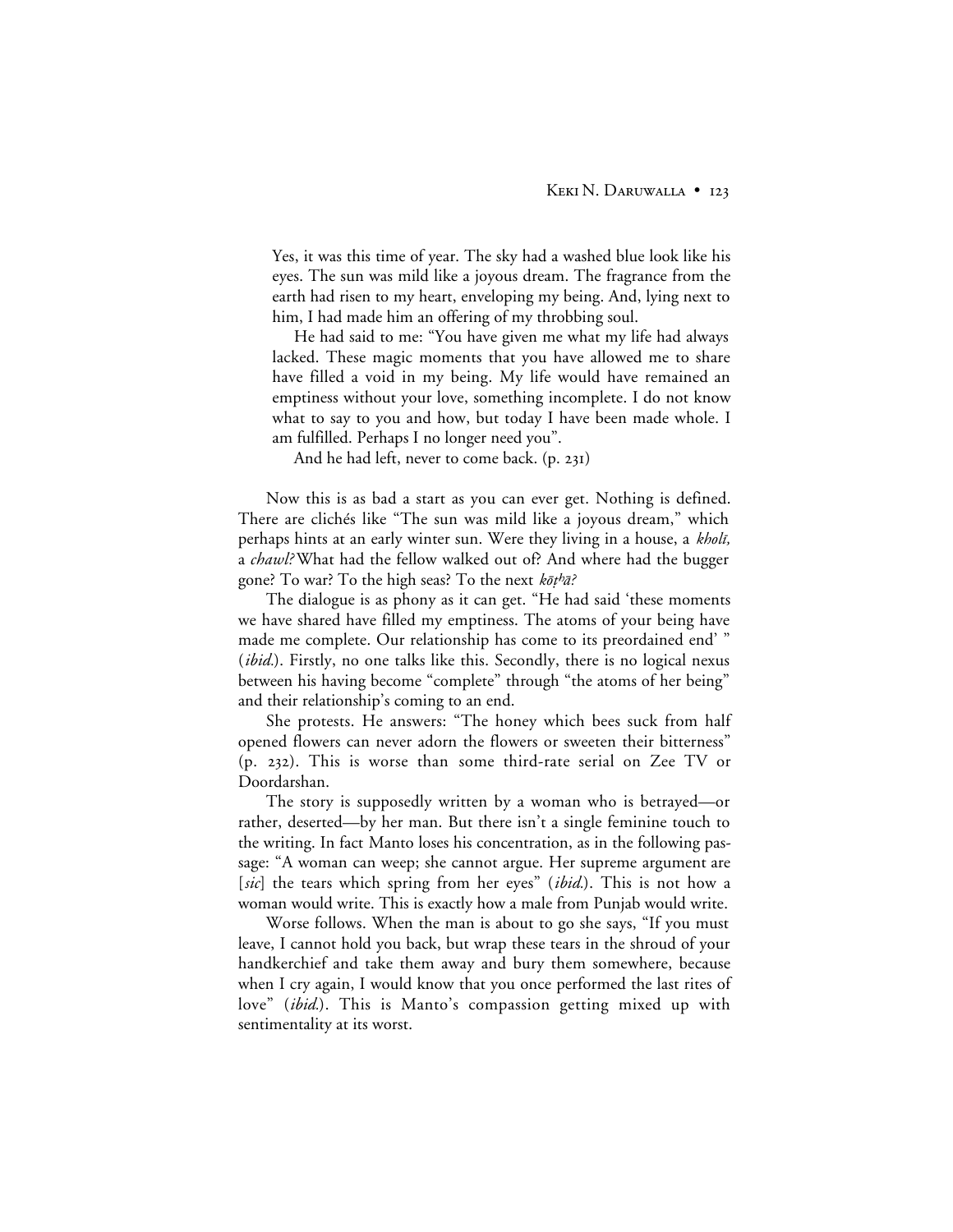The story "Sarak kē Kinārē" is about a man who walks out on his woman perhaps without realizing that she is pregnant. It ends with a postscript:

The police have found a new-born baby by the roadside. Its naked body had been wrapped in wet linen with the obvious intention that it should die of cold and exposure. However, the baby was alive and has been taken to hospital. It has pretty blue eyes. (p. 236)

Here the end seems premeditated. Manto seems to have worked backwards. Whatever precedes the end has been put together in slambang fashion to ensure the surprise ending, if it can be called a surprise. A short story needs a lot of staff work, as we say in bureaucratic parlance. A lot of details have to be filled in to set the scene, and get it right. Manto's staff work often failed him.

I must, however, add that Urdu scholars tell me that this is one story where Manto completely veered away from his usual style. The style is remarkable for its high-pitched lyricism, and the story could almost be taken as a prose poem if we allow our imaginations some liberty. But in translation the lyricism does not come through.

Melodrama creeps in often, for instance in "Thandā Gōsht" ("Colder than Ice";  $KE$ , pp.  $119-24$ ), where Kalwant Kaur finds her rioting lover, Ishwar Singh, unable to perform in bed. His foreplay turns her on. "Ishr Sian, you have shuffled me enough, it's time to produce your trump" (p.  $(122)$ , she says languidly. He tells her why he can't. He had slaughtered six members of a family with his  $\frac{kip\pi}{\text{min}}$ , and the seventh, a beautiful woman, he carried away only to discover during the sex act that she was already dead. Here the bizarre and the melodramatic dovetail with each other as Ishwar Singh withdraws from or consummates necrophilic sex. Kalwant Kaur had already stabbed him in a fit of jealous rage even before he had made his near-necrophilic confession. The story was dramatic enough, as it is. That final dagger-thrust was unnecessary. Why should she stab him at all? Why must sexual death be duplicated by physical death or hurt?

There are occasions when Manto does not seem to know when to stop. The story "Khudā kī Qasam" ("I Swear by God"; *BM*, pp. 102–07) is told by a liaison officer who supervises the recovery of abducted women, and so comes to India often. In Jalundhur he notices a near-mad Muslim woman in dire straits searching desperately for her missing daughter. The officer, for some reason, tries to convince the old unkempt woman that her daughter is dead. He hopes thereby to facilitate her return to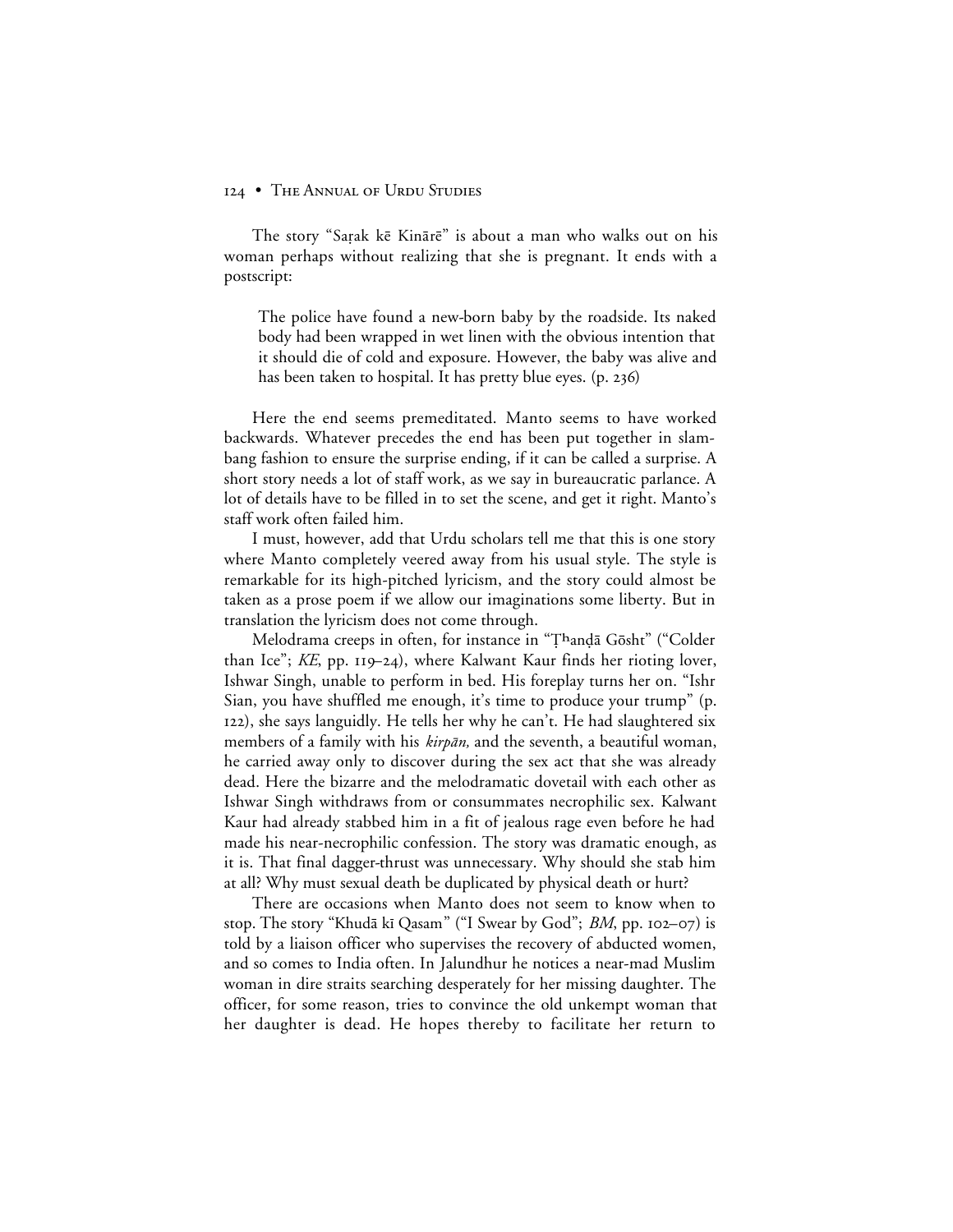Pakistan. The woman retorts that no one could kill her daughter because she is so beautiful. So beautiful that no one could dream of even lifting a hand against her.

Then, on one of his trips, the liaison officer sees the old woman at the Farid Ka Chowk in Amritsar, still searching for her daughter. He wants to persuade her to accompany him to Pakistan. As he crosses the road to talk to her, he notices a couple passing by. "The woman's face was covered with a short veil. The man accompanying her was a young Sikh, very robust and handsome..." (p. 106). The Sikh recognizes her mother and points her out to the woman. She lifts her veil to take a look at the old woman and the liaison officer sees her "exquisitively [*sic*] beautiful, rosy face framed within her white *chaddar*" (p. 107).

"Your mother," the Sikh tells her. But her daughter squeezes his arm and says "let's go" (*ibid.*). The mother recognizes her and cries out to the officer that she has seen her daughter. Seeing how she has been ignored by the daughter he tries to convince her that her daughter is dead. "I swear by God she's dead," he says. "Hearing this the woman fell in a heap on the ground" (*ibid.*).

Now, that last bit is unnecessary. The agony of it all had been brought out through the beautiful daughter spurning her mad mother who has been brought to this state by the endless search for her daughter. Why does Manto have to wring out more pathos by killing the poor woman at the end? The story does symbolize the death of relationships**,** as Leslie A. Flemming avers  $(LWM$  p. 82). But the relationship is already dead when the daughter turns her face from the mother. It is her collapse which is unnecessary. She would have become an even more tragic figure if she had wandered around like a ghost, looking for her daughter. Physical death, in any case, was not a scarce commodity in the partition of India. It was all around.

And one feels quite petty in pointing out one odd detail. No Muslim woman would have dared wear a veil in Amritsar in March 1948. (Firstly, there were no Muslims women in Amritsar by 1948.) The veil would have attracted hooligans. It would have also been an open invitation to the police to seize her and deport her to Pakistan. No *burqas* were seen in East Punjab in 1948.

Yet Manto's compassion is palpable throughout the story, which starts with a general discourse on the fate of abducted women on both sides of the new border. Manto works himself into a passion when he thinks of raped women now big with child.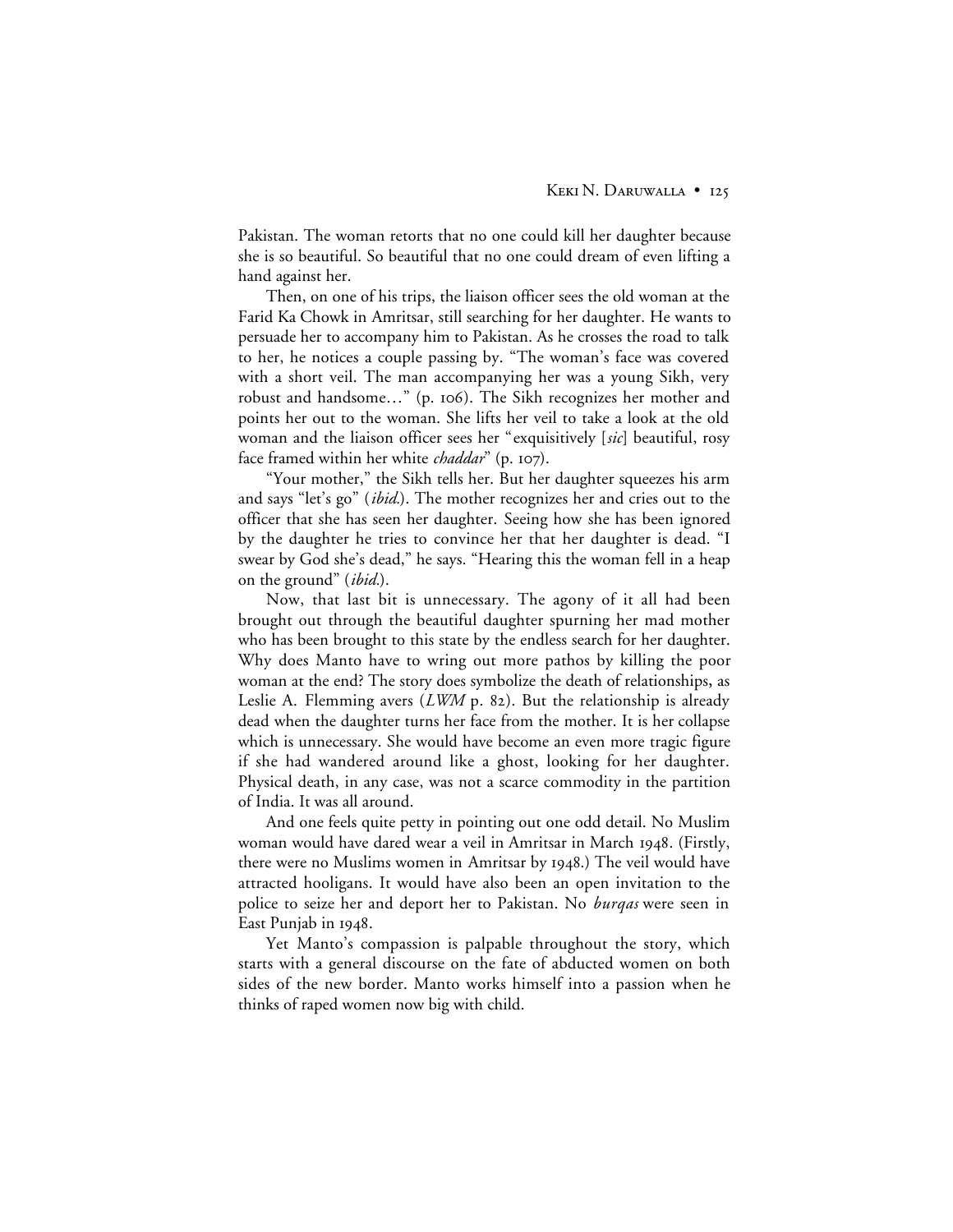Who would be the owner of what lay inside these stomachs? Pakistan or India? … And who would bear the responsibility of these nine months' travail? Pakistan or India? Will all this be duly recorded in the account books of man's inhumanity or nature's callousness? But was there any page still left blank to make more entries?  $(p. 103)$ 

There is passion here, and compassion, and the wrenching exposure of filial indifference and ingratitude. And yet the death of the old mother was not necessary.

The surprise has to be left till the very end, of course, and in his bid to shock there is a sudden eruption of violence and death at the end of the tale. In "Sau Kaindal Pāvar kā Balb" (A Hundred Candle Power Bulb), a prostitute who is kept working overtime by her pimp, and hence is unable to sleep, smashes his head with a stone and then snores away peacefully. The ending in "Mozail" is in keeping with the heroic endings of our Bombay films. The thing to note is that violence is often used by Manto to round off a story effectively.

A question which perhaps has not been probed is the insularity one encounters in Manto. Politically, he hardly ever reaches beyond Jinnah and Gandhi, Jallianwala Bagh and Partition. He lived in momentous times—the Spanish Civil War, the Great War, the rise of fascism, the Jewish holocaust. They were times of doctrinal wars—Nazism and Fascism versus Communism. And the democracies had of course taken all three of them on. He worked for a time with All India Radio, and so should have been sensitive to events on the world stage. For instance, Iqbal was alive to every global cross-current. But in Manto's corpus there is hardly any such mention, as if the doors of his mind were closed to what was happening in Europe or Asia or North Africa.

This is not strictly true. As shown in his "Čačā Sām kē Nām Khat" (Letter to Uncle Sam)<sup>2</sup>, or in his letter on Kashmir,<sup>3</sup> Manto was very alive and sensitive to political currents. But unless they referred to either the freedom struggle or to the Subcontinent, or to the stupidity of Partition,

 $\overline{a}$ <sup>2</sup>Manto wrote 9 separate letters to Uncle Sam, for which see his Mantōrāmā (Lahore: Sang-e Mil Pablikēshanz, 1990), pp. 356-63, 370-75, 383-88, 393-97, 401-07, 415, 416-22, 432-39, and 440-47. [*-Eds.*]

<sup>&</sup>lt;sup>3</sup>See "Pundit Manto's First Letter to Pundit Nehru" elsewhere in this section. [—*Eds*.]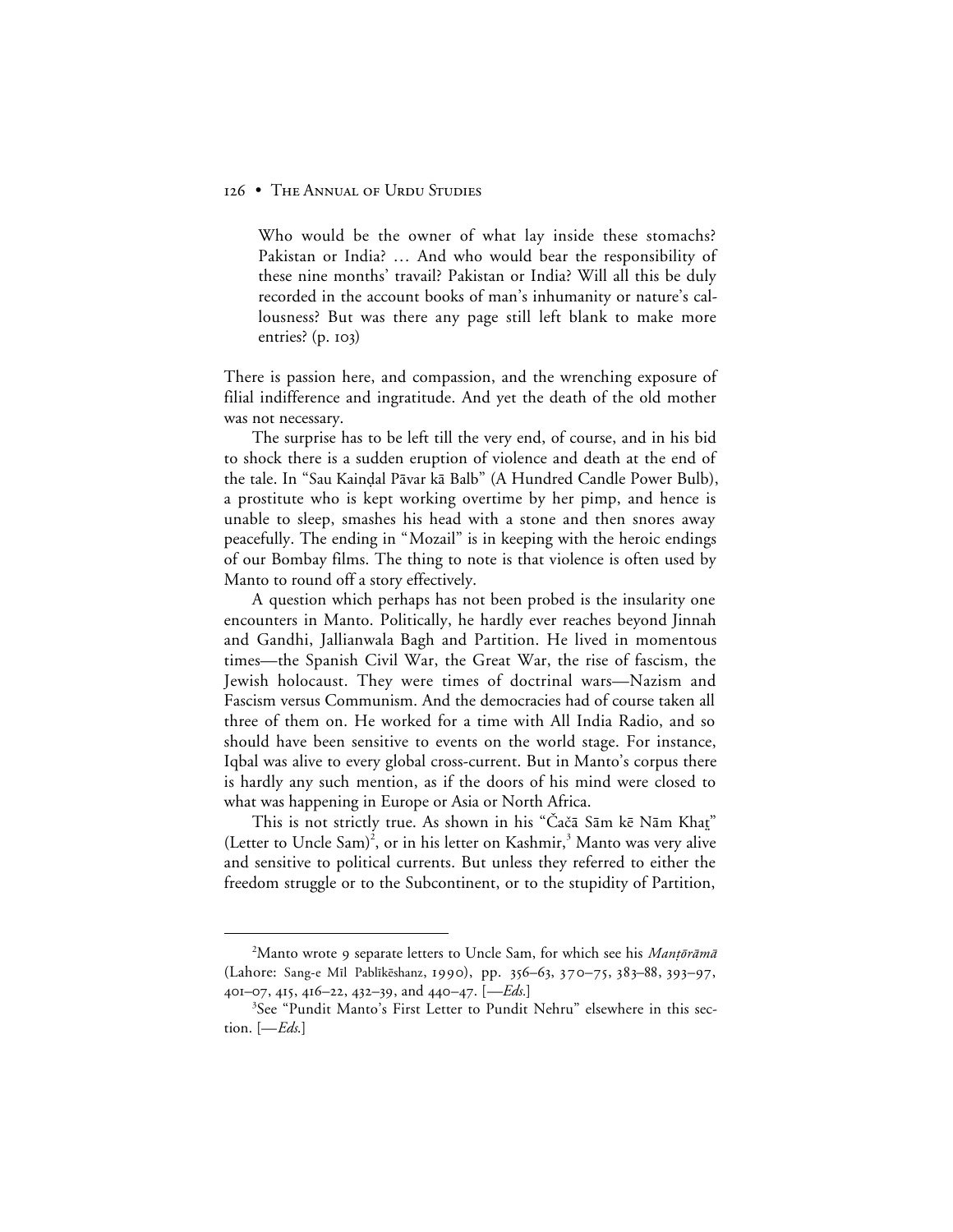they never made an appearance in his fiction.

Secondly, the Lahore Resolution on the formation of Pakistan was passed by the Muslim League in 1940. Surely Manto must have seen the writing on the wall. A sensitive person, as all good writers are supposed to be, was expected to see what this would lead to. For instance, English poetry of the thirties broods all along and is sprayed with premonitions of the coming war. But Manto, in his stories written right till 1946, seems oblivious of things to come, as if he never sensed or saw the shadow advancing over the Indian subcontinent.

And yet there are stories where he transcends it all. "Hatak" ("Slight"; *BM*, pp. 24–38) is an absolute shocker, where Sugandhi, after driving out her worthless lover, Madho, lies down in her bed with her mangy dog. Though the last half of the story moves on an emotional high, it can never be called melodramatic. The story builds its own explosive dynamism as it goes along. Sugandhi moves from passivity to action. The end is nihilistic as Sugandhi ends up in utter moral despair. A note of despair is also struck in regard to human relationships. And Manto has been very careful about his craft. The detail has been filled in meticulously. Take this description of Sugandhi's room:

In one corner of the room on a wooden bracket lay her cosmetics—rouge for her cheeks, red lipstick, face powder, combs, metal hairpins. A parrot lay asleep in a cage hanging from a long peg, its neck hidden in the plumage on its back. Pieces of raw guava and rotten orange peels lay scattered inside the cage, mosquitoes and moths hovering over them. Near the bed stood a cane chair, its back soiled by the oily heads constantly resting against it. By the side of the chair rested a beautiful teapoy on which lay a portable gramophone, covered with a tattered piece of black cloth and used gramophone needles lay scattered all over the floor. Right above the gramophone hung four framed photographs. A little apart from these photographs, facing the door hung a glossy picture of Lord Ganesha, almost hidden under a layer of fresh and dry flowers. The picture had been peeled off from a bale of cotton cloth and framed. Near the picture was a small alcove in which was kept a cup of oil and a small clay lamp. In the stuffy, airless room the flame of the lamp stood up straight like a sandal paste mark on a devotee's forehead. Ashen residues of burnt joss-sticks lay curled on a wooden bracket.  $(p. 25)$